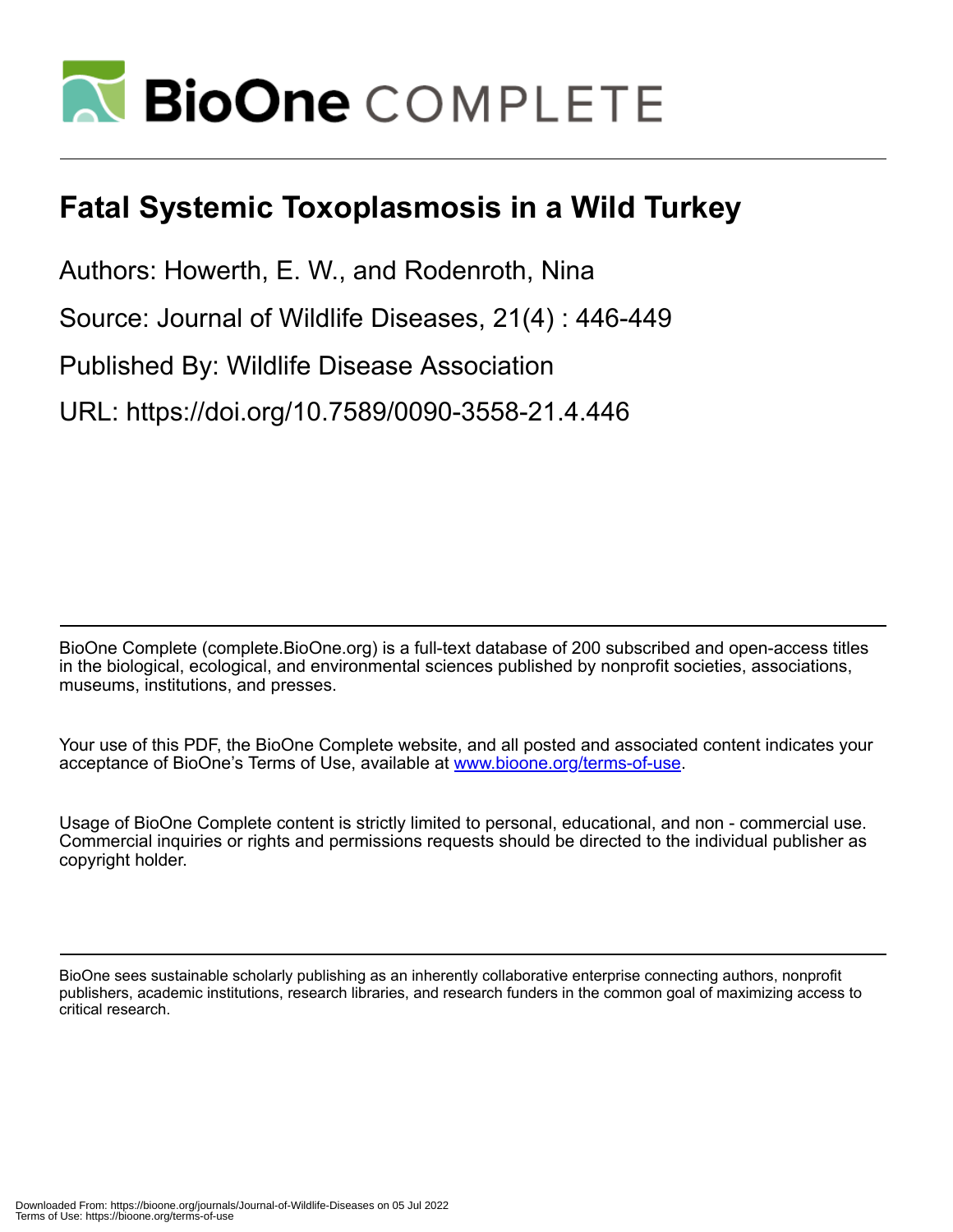finding of *Crypt ococcus* infection in a resulting from a perforated gastric ulcer.

mals, however, are very rare. Migaki captive Atlantic bottlenose dolphin *(Tur-* (1978, op. cit.) reported the incidental *siops truncatus)* that died of septicemia

> *Journal of Wildlife Diseases,* **21(4),** 1985, pp. 446-449 © **Wildlife Disease** Association 1985

## **Fatal Systemic Toxoplasmosis in a Wild Turkey**

**E. W.** Howerth, Southeastern Cooperative Wildlife Disease Study, Department of Parasitology, College of Veterinary Medicine, University of Georgia, Athens, Georgia 30602, USA; **and** Nina Rodenroth, Department of Anatomy and Radiology, College of Veterinary Medicine, University of Georgia, Athens, Georgia 30602, USA

*Toxoplasma gondii* is a protozoan parasite belonging to the phylum Apicomplexa, class Sponozoea, subclass Coccidia, order Eucoccidiida and suborder Eimeri ina (Levine et al., 1980, J. Protozool. 27: 37-58). Cats and other Felidae are the only definitive hosts for this coccidian parasite, but a wide range of vertebrates including birds and mammals can act as intermediate hosts. The life cycle of this parasite has been reviewed by several authors (Dreesen and Lubroth, 1983, Compend. Cont. Ed. 5: 456-460; Greene and Prestwood, 1984, *In* Clinical Microbiology and Infectious Diseases of the Dog and Cat, W. B. Saunders, Philadelphia, Pennsylvania, pp. 826-840).

Infection by *T. gondii* most often is inapparent clinically with the formation of bradyzoite-containing tissue cysts which may persist for the life of the host. Occasionally, clinical toxoplasmosis develops during the primary infection by *T. gondii* or following relapse subsequent to immunosuppression or for unknown reasons (Dreesen and Lubroth, 1983, op. cit.). We believe this is the first report of fatal toxoplasmosis in a free-ranging wild turkey *(Meleagris gallopavo).*

In December 1983, a free-ranging female wild turkey, weighing 2.72 kg, was found dead on Blue Ridge Wildlife Management Area, Union County, Georgia. The carcass was frozen and submitted subsequently for necropsy.

At necropsy, massive splenomegaly was the most striking feature. Severe pneumonia, characterized by focal to confluent gray areas of consolidation, was present. Multiple 1- to 2-mm-diameter erosions covered by pseudomembranous exudate studded the cecal and colonic mucosa.

Representative samples of lung, spleen, liver, kidney, adrenal, esophagus, gizzard, proventriculus, brain, colon, and ovary were fixed in 10% buffered formalin, embedded in paraffin, sectioned at 7  $\mu$ m, and stained with hematoxylin and eosin, Giemsa, Gram's and periodic acid-Schiff. For electron microscopy, pieces of formalin-fixed lung were embedded in Spurn resin, thin sectioned, and stained with urany! acetate and lead citrate.

Histologic examination of the spleen re vealed diffuse necrosis with massive fibri nous exudation and scattered accumulations of macrophages. In the lung, there was nonsuppurative interstitial pneumonia involving many respiratory lobules. Walls of air capillaries were thickened by lymphocyte and macrophage infiltration

Received for publication 4 February 1985.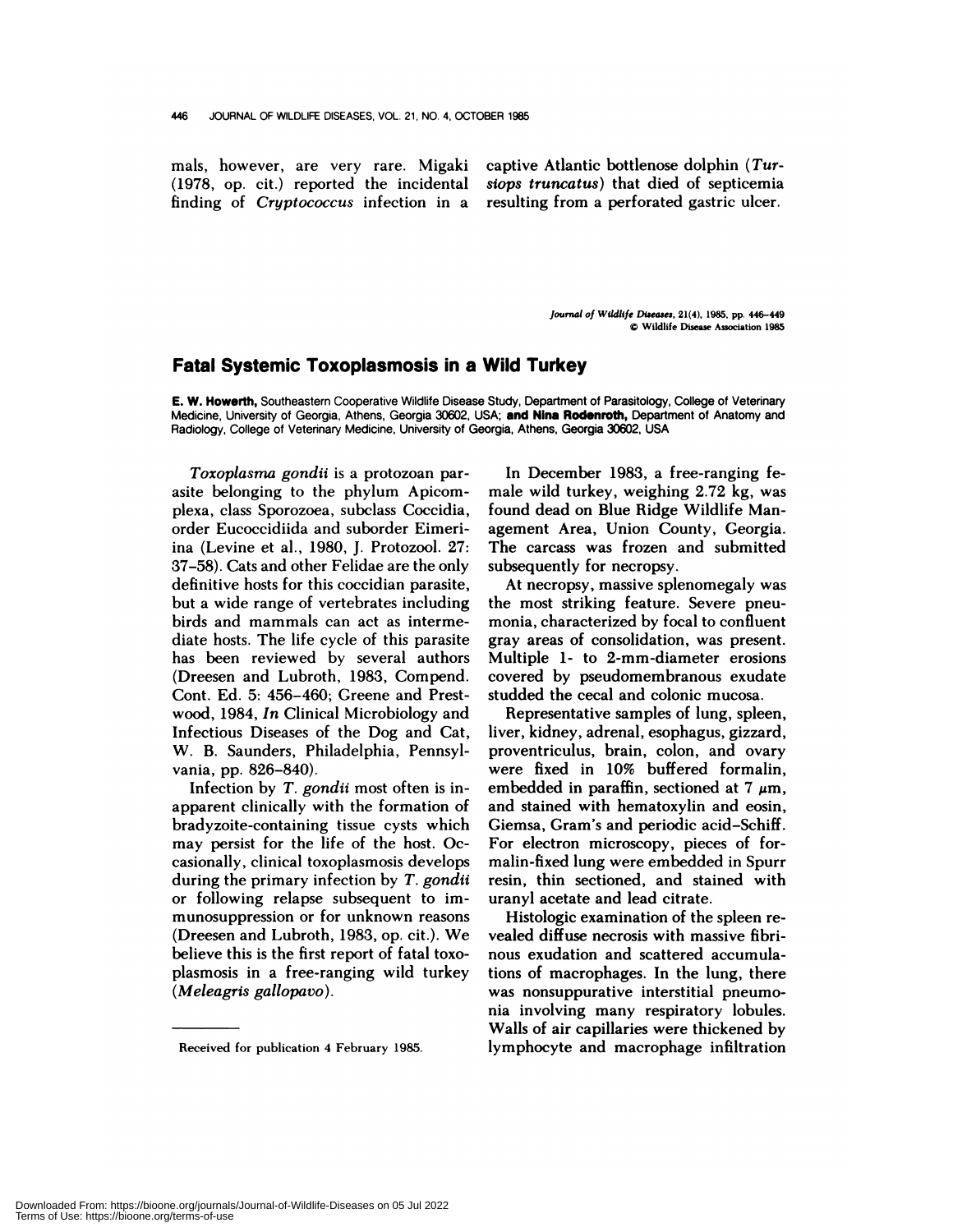

**FIGURE** 1. Electron micrograph of lung of wild turkey showing intracellular clone. Note dividing mer ozoites (M) within parasitophorous vacuole (PV). Bar =  $0.5 \mu$ m.

and air capillaries were filled with macrophages. Small foci of necrosis involving walls of air capillaries were scattered throughout the lung and interlobular septa were widened by edema fluid and mac rophage infiltration.

Multiple focal areas of necrosis, infi! trated with variable numbers of macro phages, were present in the adrenal, white matter of the brain stem and cerebellar cortex, kidney, liver, lamina propria of the proventriculus, and tunica muscularis of the esophagus. Multiple foci of mucosal necrosis and ulceration were present in the colon. An intense infiltration of macro phages and lymphocytes was present in the wall underlying these areas, and ulcerated foci were covered by a layer of necrotic inflammatory cells. Adjacent to areas of necrosis and inflammation in the adrenal, brain, kidney, liver, proventriculus, and spleen, there was segmental, transmural, necrotizing vasculitis, often with thrombosis.

Protozoa, either lying free or in intracellular clones, were found in areas of vas cular and parenchymal necrosis and inflammation in the spleen, lung, adrenal, brain, kidney, liver, proventriculus, esophagus, and colon. Individual organisms measured 3 to 4  $\mu$ m in length and 1 to  $2 \mu m$  in diameter, with one end more rounded than the other, and a nucleus in the more rounded end. Single or multiple groups, ranging from 5 to 10  $\mu$ m in diameter and containing four to 25 organisms, were observed within macrophages, parenchyma! cells, and vascular smooth muscle. The organisms stained well with hematoxylin and eosin and with Giemsa stain, but failed to stain with a Gram's stain or periodic acid-Schiff.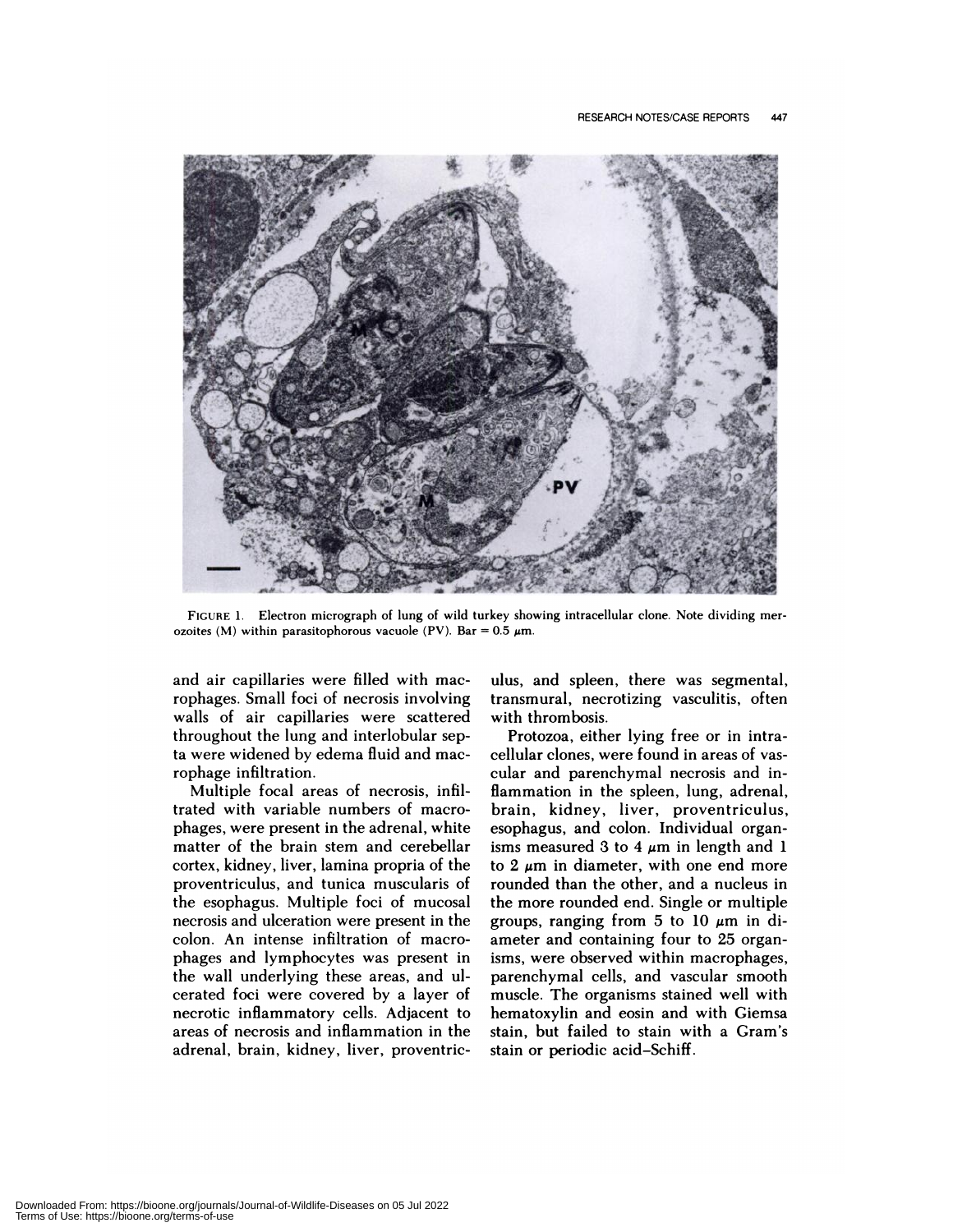

FIGURE 2. Electron micrograph of lung of wild turkey showing individual zoite. Note pellicle (P), conoid (C) in anterior end, and nucleus with nucleolus (N) in posterior end. Bar = 0.5  $\mu$ m.

Transmission electron microscopy of the lung revealed elongate, sometimes cres cent-shaped, zoites approximately 4  $\mu$ m long and 1.5  $\mu$ m wide either lying free or intracellularly within a parasitophorous vacuole (Fig. 1). Individual zoites were bounded by a pellicle composed of two membranes-a complete outer membrane and an inner membrane with small interruptions that terminated at the polar ring in the anterior end. Just inside the polar ring, the pointed anterior end contained the conoid. A large nucleus with a nucleolus was present in the rounded posterior pole, but other organelles were difficult to identify due to swelling and degeneration of the organisms (Fig. 2).

Sections of spleen were suspicious for *T. gondii* on the direct fluorescent antibody test, but inoculation of mice with splenic tissue failed to reveal the presence of the organism.

Gross and light and electron microscopic findings were compatible with a diagnosis of toxoplasmosis. The presence of both necrotizing and granulomatous lesions with vascular involvement occurs in toxoplasmosis in other species, including domestic poultry (Siim et al., 1963, Adv. Vet. Sci. 8: 335-429). The ultrastructural characteristics of the zoites were typical of the coccidian group Apicomplexa, including presence of a pellicle, polar ring, conoid, and large nucleus (Scholtyseck, 1979, *In* Fine Structure of Parasitic Protozoa, Springer-Verlag, New York, New York, pp. 15-34). The small size of the zoites, coupled with the fact that the zoites were separated from the host cell cytoplasm by a parasitophorous vacuole and